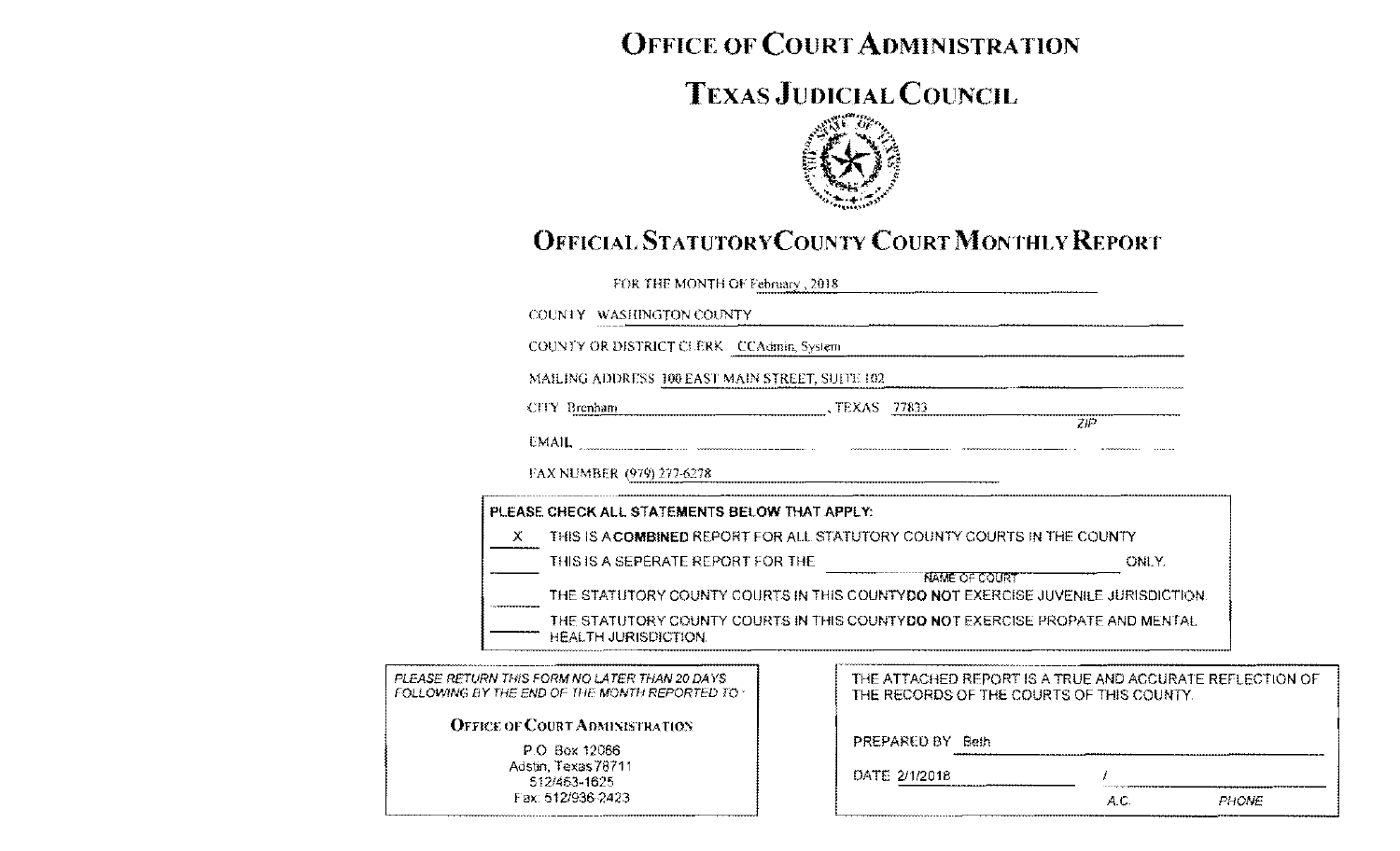## **CRIMINAL SECTION MISDEMEANORS**

| <b>CASES ON DOCKET</b><br>L CASES PENDING FIRST OF MONTH                                                                       |                        | <b>D.W.I.</b><br>Hind Officer | Second Officiate<br>$\mathbb{D} \mathbf{W} \mathbf{I}$ - | Then 1         | by Check<br>$\mu$ s $\mu$ | <b>Drug Possession</b><br>Marijuana | <b>Bung</b><br>Oftenses<br><b>Other</b> | Family Violence<br>Assaalt | Assault -<br><b>Quint</b> | $\frac{1}{2}$  | D.W.I.S.7 | Misdemeanor<br>Other<br>$\cos$                  | Total Cases |
|--------------------------------------------------------------------------------------------------------------------------------|------------------------|-------------------------------|----------------------------------------------------------|----------------|---------------------------|-------------------------------------|-----------------------------------------|----------------------------|---------------------------|----------------|-----------|-------------------------------------------------|-------------|
| (Should equal total criminal cases pending end of previous month.).                                                            |                        | 124                           | 22                                                       | 155            | 63                        | 227                                 | 65                                      | 1                          | 60                        | 49             | 79        | 182                                             | 1027        |
| a. Active Cases                                                                                                                |                        | 105                           | 18                                                       | 139            | 46                        | 203                                 | 64                                      | Ô.                         | 49                        | 46             | 51        | 157                                             | 878         |
| b. Inactive Cases                                                                                                              |                        | 19                            | 4                                                        | 16             | 17                        | 24                                  | 1                                       | 1                          | 11                        | $\mathfrak{B}$ | 28        | 25                                              | 149         |
| 2. NEW CASES FILED<br>(Include all new cases filed this month, meluding those that also may<br>have been disposed this month Y |                        | 8                             | $\mathbb{C}$                                             | 8              | 2                         | 12                                  | 7                                       | 0                          | 4                         | 4              | 10        | 20                                              | 75          |
| 3. CASES APPEALED FROM LOWER COURTS                                                                                            |                        | $\mathbf{0}$                  | 0                                                        | $\Omega$       | $\mathbb O$               | $\Omega$                            | $\mathbf{0}$                            | 0                          | $\theta$                  | $\mathbf{0}$   | 0         | Ð                                               | 0           |
| 4. MOTIONS TO REVOKE PROPATION/ COMMUNITY<br>SUPERVISION OR REVOKE DEFERRED<br>ADJUDICATION FILED                              |                        | 0                             | 0                                                        | $\mathbf 0$    | $\mathbf 0$               | 4                                   | $\circ$                                 | 0                          | $\mathbf{z}$              | 0              | 0         | 1                                               | 7           |
| 5. CASES REACTIVATED                                                                                                           |                        | O.                            | $\circ$                                                  | $\overline{2}$ | 0                         | 4                                   | $\mathbf 0$                             | 0.                         | $\mathbf{1}$              | 0.             | 13        | $\bar{z}$                                       | 22          |
| 6. ALL OTHER CASES ADDED                                                                                                       |                        | Ű                             | 0.                                                       | Ŭ.             | 0.                        | $\mathbf 0$                         | $\mathbf{D}$                            | $\ddot{\mathrm{o}}$        | $\mathbf{0}$              | D.             | Ū.        | 0                                               | O.          |
| 7. TOTAL CASES ON DOCKET<br>(Equals sum of lines 1a, 2, 3, 4, 5 & 6 above).                                                    |                        | 113                           | 18                                                       | 149            | 48                        | 223                                 | 71                                      | O.                         | 56                        | 50             | 74        | 180                                             | 982         |
| 8. TOTAL CASES DISPOSED<br>(Equals line 18 on next page)                                                                       |                        | 4                             | $\ddagger$                                               | 6              | 1                         | 22                                  | $\circ$                                 | O                          | 4                         | 4              | 8         | 14                                              | 64          |
| 9. PLACED ON INACTIVE STATUS                                                                                                   |                        | Ô.                            | Û.                                                       | 3              | З                         | 3                                   | ٥.                                      | 0.                         | O.                        | 0              | 3.        | $\overline{2}$                                  | 14          |
| 10. CASES PENDING END OF MONTH                                                                                                 |                        | 128                           | 21                                                       | 157            | 64                        | 221                                 | 72                                      | 传                          | 62                        | 49             | 81        | 189                                             | 1045        |
| a. Active Cases<br>(Equals line 7 minus the sum of lines $8 \& 9$ )                                                            |                        | 109                           | 17                                                       | 141            | 44                        | 198                                 | 71                                      | O                          | 52                        | 46             | 63        | 164                                             | 905         |
| b. Inactive Cases<br>(Equals line 1b minus line 5 plus line 9.).                                                               |                        | 19                            | 4                                                        | 16             | 20                        | 23                                  | 1                                       | $\ddagger$                 | 10                        | 3              | 18        | 25                                              | 140         |
| <b>U. AGE OF CASES DISPOSED</b><br>(Date of filling through date of disposition)                                               | <b>30 DAYS OR LESS</b> |                               |                                                          |                | 31 DAYS TO 60 DAYS        |                                     | <b>61DAYS TO 90 DAYS</b>                |                            | <b>OVER 90 DAYS</b>       |                |           | TOTAL CASES<br>(Fquals total on Line 8 zbove.). |             |
| NUMBER OF CASES<br>(Fquals total on Line 8 zboye.)                                                                             |                        | 17                            |                                                          | 13             |                           |                                     | 10                                      | 24                         |                           |                | 64        |                                                 |             |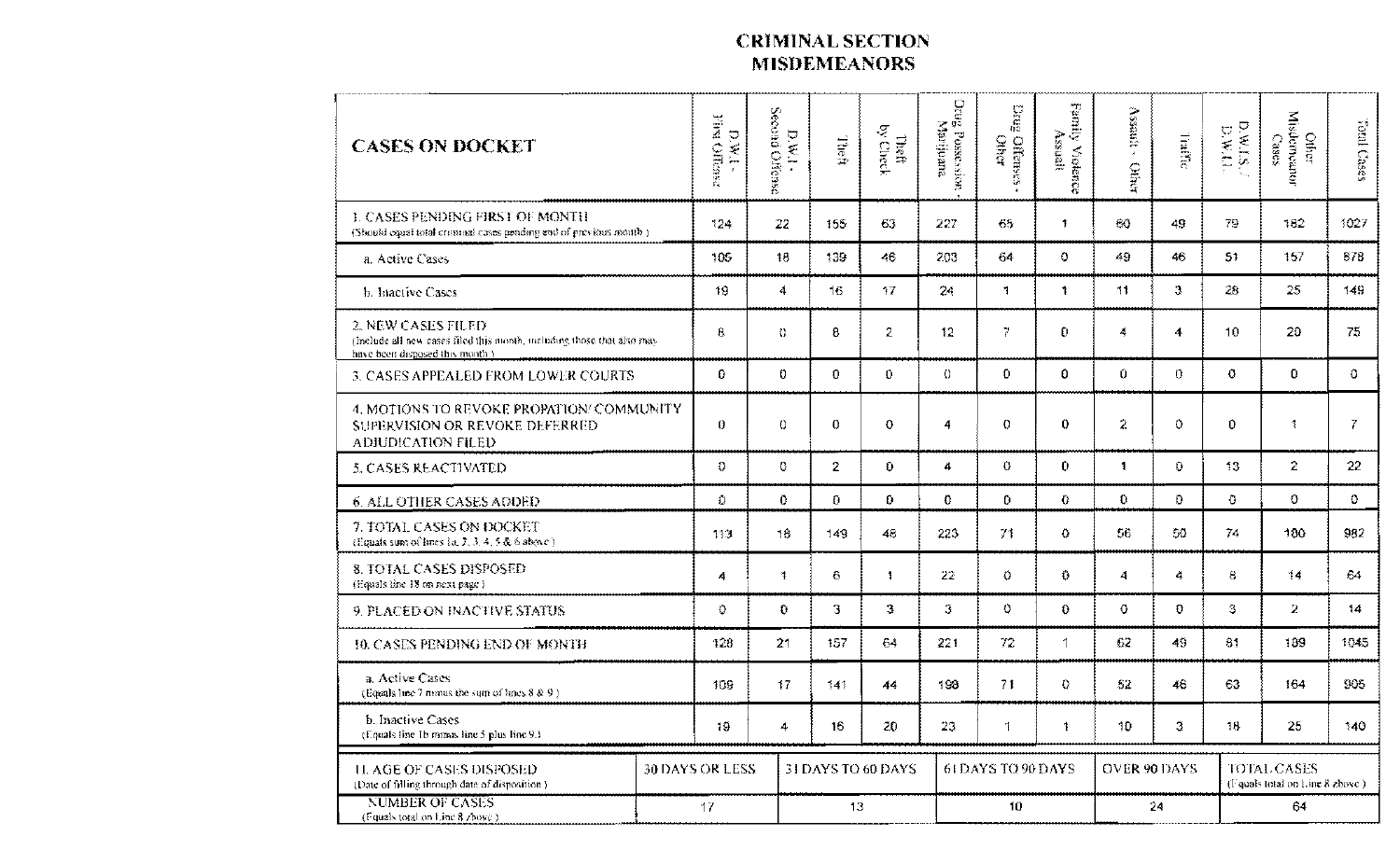## **CRIMINAL SECTION MISDEMEANORS**

| <b>DISPOSITIONS</b>                                                                          | First Offense<br><b>D.W.I.</b> | Second Offense<br>$D.M.I$ - | UNIL                 | द्भ<br>Theit<br><b>Clieck</b> | Drug Possession | Drug Offenses<br>Other | Appropria<br>Assualt<br>Violence | Assatit -<br>Other | $1$ after         | D.W.I.L.       | Misdementor<br>$\frac{1}{2}$<br>$C$ ases | Total Cases      |
|----------------------------------------------------------------------------------------------|--------------------------------|-----------------------------|----------------------|-------------------------------|-----------------|------------------------|----------------------------------|--------------------|-------------------|----------------|------------------------------------------|------------------|
| 12. CONVICTIONS                                                                              |                                |                             |                      |                               |                 |                        |                                  |                    |                   |                |                                          |                  |
| a. Guilty Plea or Nolo Contendere                                                            | 3                              | $\Delta$                    | $\blacktriangleleft$ | $\ddagger$                    | 10              | $\mathbf{Q}$           | $\circ$                          | $\overline{2}$     | $\mathbf 2$       | 5              | 10                                       | 35               |
| b. By the Court                                                                              | 0                              | $\mathbb O$                 | $\mathbf 0$          | O                             | $\mathbf{O}$    | $\Omega$               | 0                                | 0                  | Û                 | 0              | Û                                        | $\circ$          |
| c. By the Jury                                                                               | $\circ$                        | $\ddot{\mathbf{O}}$         | 0                    | 0                             | $\Omega$        | $\mathbf 0$            | 0                                | $\bullet$          | $\ddot{\text{o}}$ | Ū.             | $\mathbf 0$                              | $\Omega$         |
| 13. PLACED ON DEFERRED ADRIDICATION                                                          | O                              | 0                           | 0                    | 0                             | 4               | $\ddot{\mathbf{0}}$    | Û                                | $\mathfrak f$      | $\overline{2}$    | $\overline{2}$ | -1                                       | 10 <sup>10</sup> |
| <b>14. ACQUITTALS</b>                                                                        |                                |                             |                      |                               |                 |                        |                                  |                    |                   |                |                                          |                  |
| a. By the Court                                                                              | 0                              | $\bullet$                   | $\mathbf{O}$         | $\mathbb O$                   | 0               | 0                      | $\mathbf{O}$                     | $\bullet$          | $\bullet$         | 0              | $\mathbb{G}$                             | $\bullet$        |
| b. By the Jury                                                                               | 0                              | 0                           | 0                    | Ü                             | 0               | C                      | Û                                | $\sigma$           | 0                 | 0              | Û                                        | Ö.               |
| <b>15. DISMISSALS</b>                                                                        | o                              | $\bullet$                   | Đ.                   | 0                             | 6               | 0                      | 0                                | 1                  | 0                 | 1              | $\boldsymbol{2}$                         | 10 <sub>10</sub> |
| 16. MOTIONS TO REVOKE PROPATION/<br>COMMUNITY SUPERVISION OR DEFERRED<br><b>ADJUDICATION</b> |                                |                             |                      |                               |                 |                        |                                  |                    |                   |                |                                          |                  |
| a. Granted                                                                                   | 0                              | $\mathbf{0}$                | 5                    | Û                             | $\overline{z}$  | 0                      | 0                                | $\circ$            | $\bullet$         | 0              | $\Omega$                                 | $\overline{7}$   |
| b. Denied/Probation Continued                                                                | 4                              | $\overline{0}$              | $\mathbf{O}$         | Û                             | $\mathbf{0}$    | 0                      | 0                                | 0                  | $\mathbb{O}$      | 0              | $\ddagger$                               | $\overline{2}$   |
| 17. ALL OTHER DISPOSITIONS                                                                   | 0                              | 0                           | 0.                   | 0                             | $\mathbf{0}$    | 0                      | 0                                | 0                  | $\circ$           | D              | $\bullet$                                | 0                |
| 18. TOTAL CASES DISPOSED                                                                     | 4                              | 1                           | 6                    | J.                            | 22              | D                      | 0                                | 4                  | 4                 | 8              | 14                                       | 64               |

#### SUPPLEMENTAL INFORMATION

| 19. Sentencing Information         |  |  |  |  |   |    |    |
|------------------------------------|--|--|--|--|---|----|----|
| a. Local Jail                      |  |  |  |  | - | 10 | 30 |
| b. Probation/Community Supervision |  |  |  |  |   |    |    |
| c. Fine Only                       |  |  |  |  | Δ |    |    |
| d. Other                           |  |  |  |  |   |    |    |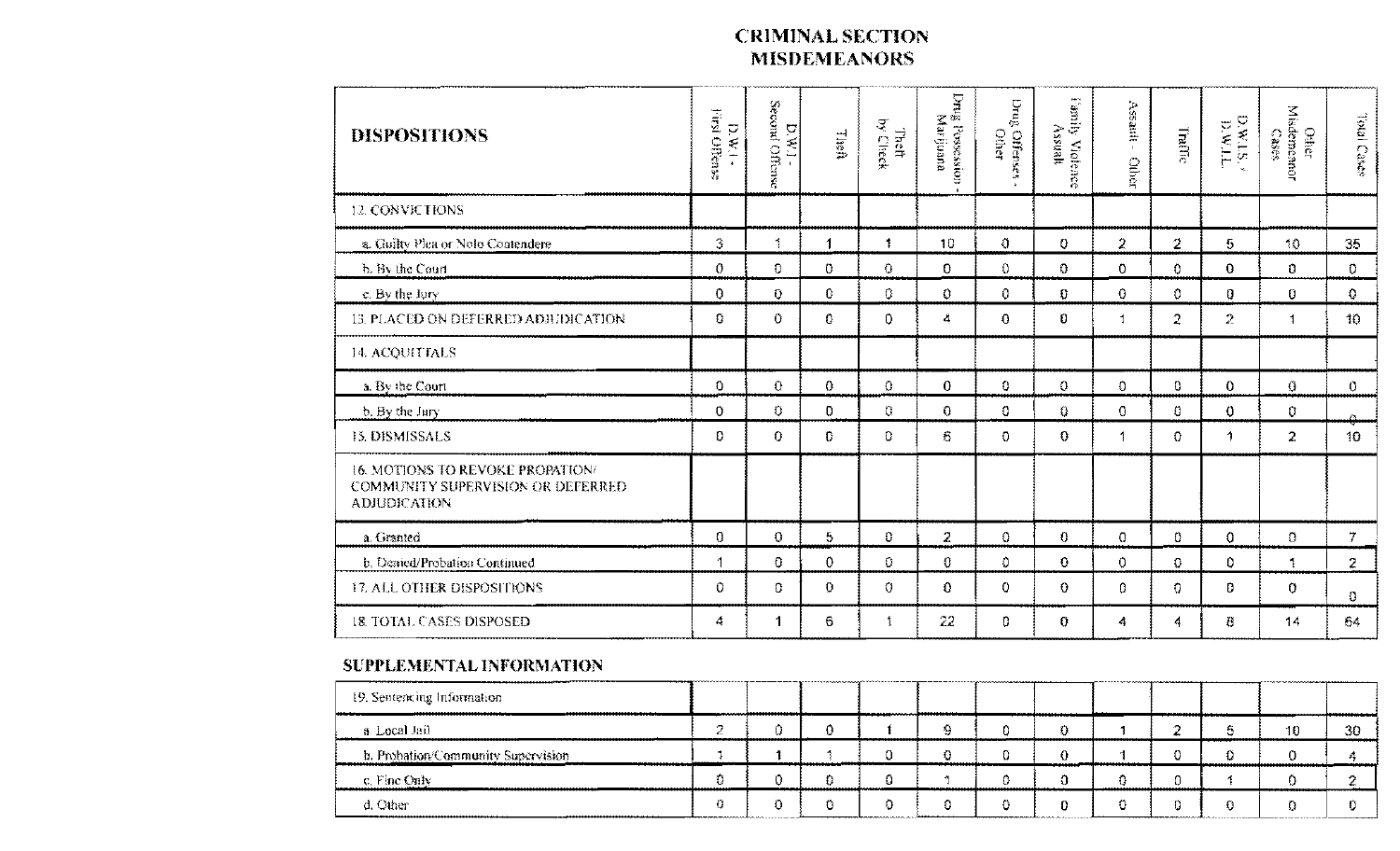#### **CRIMINAL SECTION**

#### ADDITIONAL COURT ACTIVITY

|                                                           | <b>MISDEMEANOR</b><br><b>CASES</b> | <b>FELONY</b><br><b>CASES</b> | TOTAL    |                                                            | <b>MISDEMEANOR</b><br><b>CASES</b> | <b>FELONY</b><br>-CASES. | TOTAL. |
|-----------------------------------------------------------|------------------------------------|-------------------------------|----------|------------------------------------------------------------|------------------------------------|--------------------------|--------|
| 1, CASES IN WHICH JURY<br><b>SELECTED</b>                 | 0                                  | 0                             | 0        | <b>6. CASES ON WHICH ATTORNEY</b><br>APPOINTED AS COUNSEL. | 23                                 | $\mathbf 0$              | 23     |
| 2. CASES IN WHICH MISTRAIL<br>DECLARED                    | 0                                  | n                             | $\Omega$ | 7. CASES WITH RETAINED<br><b>COUNSEL</b>                   | 25                                 | ũ                        | 25     |
| <b>3. MOTIONS TO SUPPRESS</b><br><b>GRANTED OR DENIED</b> | O                                  |                               | 0.       | 8. CASES FILED FOR TRAFFICKING.<br>OF PERSONS              |                                    |                          |        |
| 4. COMPETENCY HEARING HELD                                | €                                  | 0.                            | Û        | 9. CASES FILED FOR PROSTITUTION                            |                                    |                          |        |
| 5. CASES SET FOR REVIEW                                   | $\Omega$                           | 0.                            | ο        | 10. CASES FILED FOR COMPELLING<br><b>PROSTITUTION</b>      |                                    |                          |        |

# REPORT OF A REQUEST FOR HATE CRIME FINDING

Pursuant to Texas Code of Criminal Procedure, Article 2.211

NO REQUEST MADE FOR THE REPORTING PERIOD:  $\boxed{X}$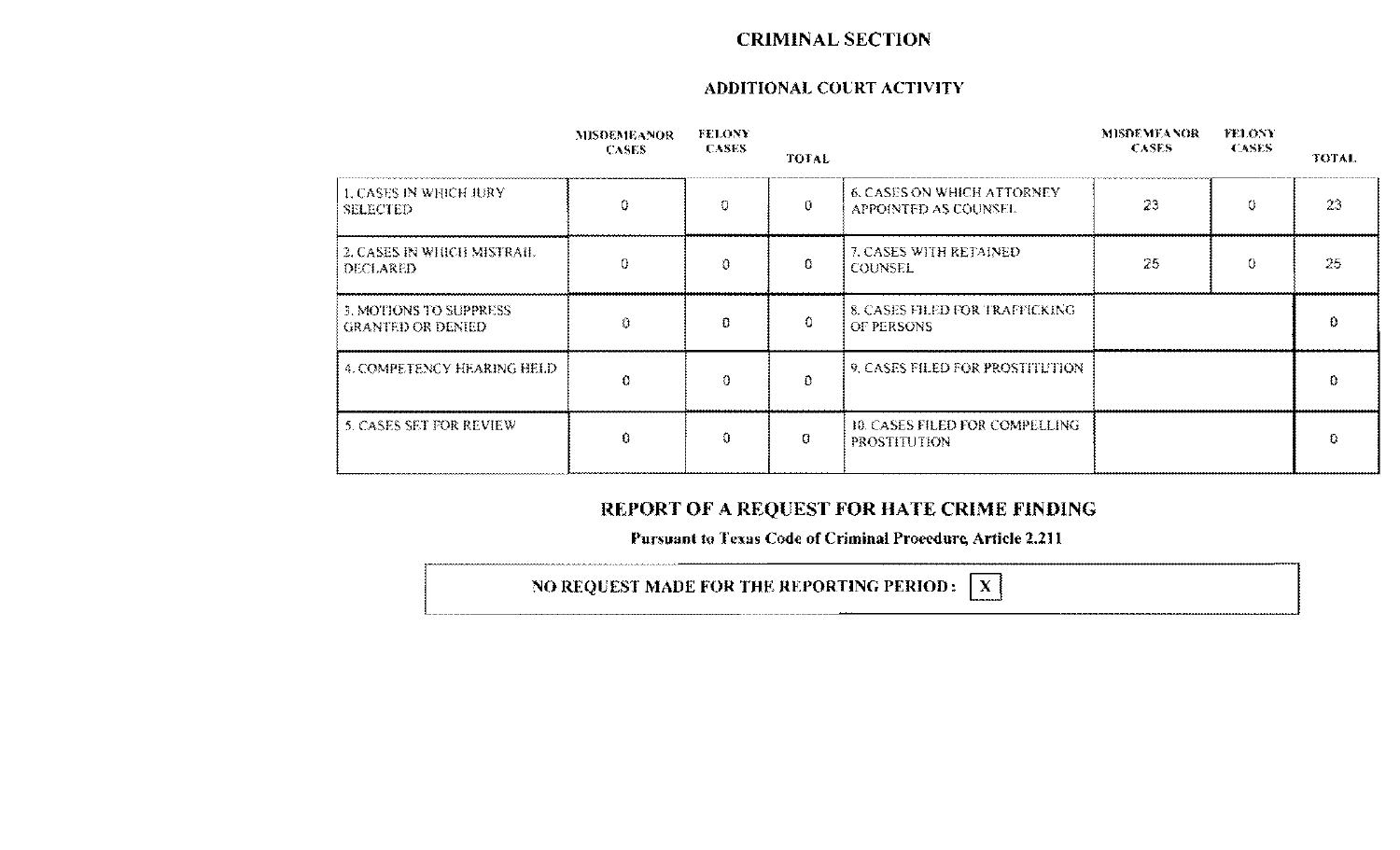# **CIVIL SECTION**

|                                                                                                      |                  |                |                               |                                      | <b>Injury or Damage</b>                                     |                                                                                                                                                                                                                                   |                                | <b>Real Property</b>                  |                                            | $\frac{1}{2}$<br>Contract<br>៊                                       |                |                      |                       |                  |               |
|------------------------------------------------------------------------------------------------------|------------------|----------------|-------------------------------|--------------------------------------|-------------------------------------------------------------|-----------------------------------------------------------------------------------------------------------------------------------------------------------------------------------------------------------------------------------|--------------------------------|---------------------------------------|--------------------------------------------|----------------------------------------------------------------------|----------------|----------------------|-----------------------|------------------|---------------|
| <b>CASES ON DOCKET</b>                                                                               |                  | Motor Vehicle  | Malpricited<br><b>Redical</b> | Professional<br>Malpracticy<br>Other | sbestos <sup>7</sup> Silica<br><b>Alidionity</b><br>Product | $\frac{1}{2}$ subset to the control of the set of the set of the set of the set of the set of the set of the set of the set of the set of the set of the set of the set of the set of the set of the set of the set of the set of | Sgambal<br>Tulini ranico<br>Ē, | Domain                                | <b>Other Real</b><br>$\lambda \mathrm{mM}$ | Conmercial <sup>.</sup><br>Ommercial <sup>.</sup><br>$($ (smstrumer- | Other Contract | al Cases<br>Criminal | All Other Civil Cases | <b>Tax Cases</b> | Total Cases   |
| <b>I CASES PENDING FIRST OF MONTH</b><br>(Micalif equal total cases peading end of previous manth.). |                  | $\mathbf{r}$   | Ü                             | $\Omega$                             | 0                                                           |                                                                                                                                                                                                                                   | €                              | $\ddot{2}$                            | ŧ).                                        | -54                                                                  | Ĵ              | 55                   | 10                    | Ü                | 127           |
| a. Active Cases                                                                                      |                  | $\mathbb{Z}$   | $\left($                      | $\langle \rangle$                    | $\theta$                                                    | $\frac{3}{4}$                                                                                                                                                                                                                     | 0.                             | $\overline{\mathbb{R}}$               | Ů                                          | -54                                                                  | 3              | $55$                 | 10                    | $\theta$         | 127           |
| b. Juactive Cases                                                                                    |                  | Û              | 0                             | ŧ.                                   | 0                                                           | ₿                                                                                                                                                                                                                                 | 1}                             | €                                     | $\begin{array}{c} \n\end{array}$           | Ù.                                                                   | $\mathbb{O}$   | $\langle \rangle$    | €                     | Đ.               | €             |
| 2. NEW CASES FILED                                                                                   |                  | Ù.             | $\mathbf{0}$                  | ♦                                    | Û.                                                          | Ű.                                                                                                                                                                                                                                | ♦                              | Ù                                     | U.                                         |                                                                      | €              | ģ.                   | 2                     | ₿                | $\mathcal{H}$ |
| 3. CASES APPEALED FROM LOWER COURTS                                                                  |                  | Û              | Ŭ                             | 0                                    | ₿                                                           | $\theta$                                                                                                                                                                                                                          | €                              | Ü                                     | €                                          | 0                                                                    | G              | $\theta$             | Ü                     | ₿                | Û.            |
| <b>4. CASES REACTIVATED</b>                                                                          |                  | $\Omega$       | $\theta$                      | €                                    | 0                                                           | ∯                                                                                                                                                                                                                                 | 0                              | $\Omega$                              | $\theta$                                   | €                                                                    | $\theta$       | $\overline{\xi}$ )   | Ö.                    | $^{(3)}$         | €             |
| 5. ALL OTHER CASES ADDED                                                                             |                  | 0              | $\theta$                      | €                                    | Ò.                                                          | ♦                                                                                                                                                                                                                                 | €                              | €                                     | €                                          | Ò.                                                                   | Û              | €                    | 0                     | ♦                | 0.            |
| 6. TOTAL CASES ON DOCKET<br>(Lquals sum of boas in 2, 3, 4 & 5 above)                                |                  | 2              | Ü.                            | Ω.                                   | Û.                                                          |                                                                                                                                                                                                                                   | €                              | $\overline{2}$                        | Đ.                                         | 55                                                                   | 3              | -63                  | $\mathbbm{1}$         | Ö                | $137$         |
| 7. TO TAL CASES DISPOSED<br>(Equals line 21 on next page ).                                          |                  | €              | Ű                             | €                                    | 0                                                           | Đ                                                                                                                                                                                                                                 | 0                              | 0                                     | 0                                          | $\ddot{z}$                                                           | $\theta$       | 7                    |                       | $\Omega$         | $\mathcal{O}$ |
| <b>8. PLACED ON INACTIVE STATUS</b>                                                                  |                  | Ù              | 0                             | €⊧                                   | Û.                                                          | Ű                                                                                                                                                                                                                                 | ♦                              | €                                     | Q                                          | $\mathbf{0}$                                                         | €              | $\Omega$             | O                     | 苷                | $\{ \}$       |
| 9. CASES PENDING END OF MONTH<br>(Sam of Lines 9a & 9b Below)                                        |                  | $\frac{2}{4}$  | 0                             | $\langle \rangle$                    | 0                                                           |                                                                                                                                                                                                                                   | Ü                              | 2                                     | 0                                          | 53                                                                   | 3              | 56                   | Ħ                     | 0                | 128           |
| a. Active Cases<br>(laquals line 6 minus the sum of lines $7 \& 8.3$ )                               |                  | $\overline{2}$ | Ũ                             | €                                    | 0                                                           |                                                                                                                                                                                                                                   | $\theta$                       | $\mathfrak{X}$                        | 0.                                         | 53                                                                   | 3.             | Ñ.                   | Ħ                     | 41               | 128           |
| <b>b.</b> Inactive Cases<br>(Fquats line 1b muins inte 4 plus line 8.)                               |                  | $\mathfrak{t}$ | 0                             | ⊙                                    | ΰ.                                                          | €                                                                                                                                                                                                                                 | ♦                              | $\pmb{\mathfrak{h}}$                  | $\mathbf{0}$                               | $\mathbf{0}$                                                         | 0.             | ₫                    | 0.                    | €                | ₩             |
| 10. AGE OF CASES DISPOSED.<br>(Date of filling Brough date of disposition.)                          | 3 MONTHS OR LESS |                |                               | OVER 3 TO 6<br>MONTHS                |                                                             | OVER 6 TO 12<br><b>MONTHS</b>                                                                                                                                                                                                     |                                | <b>OVER 12 TO 18</b><br><b>MONTHS</b> |                                            | <b>OVER 18 MONTHS</b>                                                |                |                      |                       |                  | TOTAL CASES   |
| <b>NUMBER OF CASES</b><br>(Q<br>(Fquals total cases disposed in Line 7.).                            |                  | $\mathfrak{t}$ |                               |                                      | ł                                                           |                                                                                                                                                                                                                                   | $\mathbf{2}$                   |                                       | 0                                          |                                                                      | jc             |                      |                       |                  |               |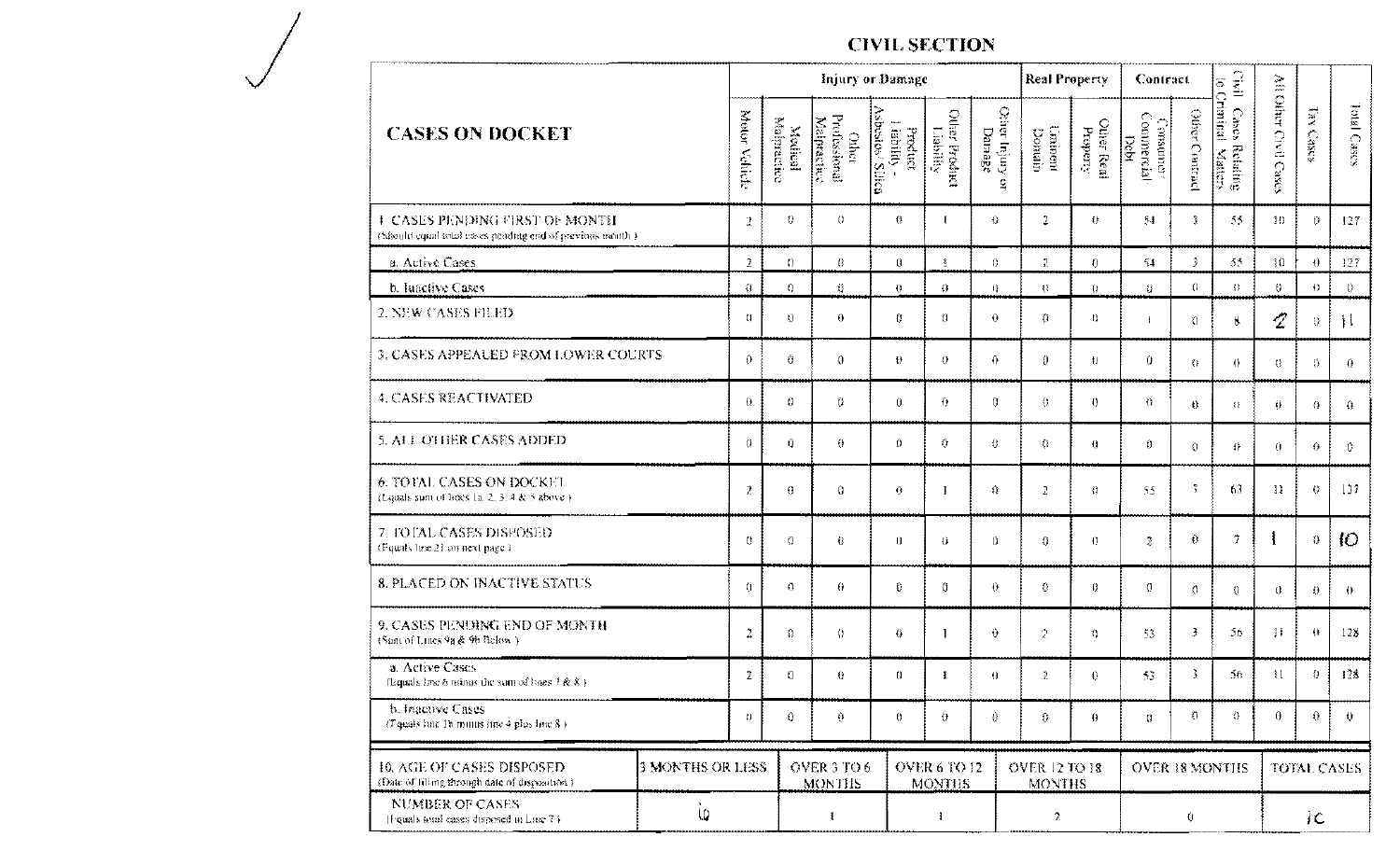## **CIVIL SECTION**

|                                                                                                                    | Injury or Damage<br><b>Real Property</b> |                        |                                                    | Contract                                              |                                    | $\frac{1}{2}$                    | <b>OSTA</b>                    |                               |                                                                  |                |                                          |                       |              |                            |
|--------------------------------------------------------------------------------------------------------------------|------------------------------------------|------------------------|----------------------------------------------------|-------------------------------------------------------|------------------------------------|----------------------------------|--------------------------------|-------------------------------|------------------------------------------------------------------|----------------|------------------------------------------|-----------------------|--------------|----------------------------|
| <b>DISPOSITIONS</b>                                                                                                | Motor<br>Vehiche                         | Malpractice<br>Medical | Professional<br><b>Malpractice</b><br><b>Olher</b> | sbestos/ Silica<br><b>Vilidal.1</b><br><b>Product</b> | Olter Product<br><b>Antiquel 1</b> | AgamA<br>Tunjurudiy<br>$\hat{z}$ | Eminent<br>Domain              | Other Real<br><b>Анадол</b> ( | $\mathrm{Gamma}^+$ . Consumer in $\mathbb{R}^+$<br>$\frac{1}{2}$ | Other Contract | Cases<br>Cininiui<br>Nelating<br>Matters | All Other Civil Caaps | Tax Cases    | Total Cases                |
| <b>IL CHANGE OF VENUE TRANSFER</b>                                                                                 | €                                        | Ĥ                      | ₩                                                  | €                                                     | $\{$                               | $\{ \}$                          | Ð                              | 0                             | Ŏ                                                                | û              | €                                        | Ø.                    | $\Omega$     | ₹                          |
| <b>12 DEFAULT JUDGMENTS</b>                                                                                        | €                                        | Û                      | ₿.                                                 | $\mathfrak{t}^*$                                      | ₩                                  | Ü                                | €                              | Ç.                            | €                                                                | ₿              | €                                        | Ô                     | €            | 0                          |
| 13. AGREED JUDGMENTS                                                                                               | $\mathbb{C}$                             | $\theta$               | $\langle \rangle$                                  | 0.                                                    | €                                  | ♦                                | 0                              | O.                            | 0                                                                | Ù              |                                          | ₫₽                    | $\mathbf{H}$ |                            |
| 14. SUMMARY JUDGMENTS DISPOSING OF CASES                                                                           | $\theta$                                 | $\Omega$               | 0                                                  | $\theta$                                              | $\cup$                             | $\theta$                         | $\theta$                       | $\theta$                      | $\theta$                                                         | $\Omega$       | $\mathbf{1}$                             | $\theta$              | $\theta$     |                            |
| 15. FINAU IUDGMENTS AFTER NON-JURY TRAIL                                                                           | O.                                       | $\Omega$               | ♦                                                  | 0.                                                    | €                                  | $\Omega$                         | 0.                             | 0                             | $\theta$                                                         | Ť.             | $\theta$                                 | ₩.                    | $\{$         | IJ.                        |
| 16. FINAL JUDGMENTS BY JURY VERDICTS                                                                               | $\{\}$                                   | ₿                      | 0.                                                 | 0                                                     | ∢≵                                 | €                                | €                              | Ü.                            | Ù.                                                               | €              | €                                        | ₿                     | O.           | ⊕                          |
| 17. FINAL JEDGMENTS BY DIRECTED VERDIČTS ÖR<br>J.N.O.V.                                                            | €                                        | Û                      | $\{\}$                                             | ij.                                                   | ₿                                  | ₿                                | $\{ \}$                        | Đ.                            | $\{1\}$                                                          | €              | $\ell$                                   | $\mathfrak{g}$        | 0            | Đ.                         |
| 18. CASES DISMISSED FOR WANT OF PROSECETION                                                                        | $\Omega$                                 | $\theta$               | $\theta$                                           | 0                                                     | $\bigcap$                          | $\theta$                         | $\mathbf{0}$                   | 0                             | $\bf{0}$                                                         | $\theta$       | $\theta$                                 | $\cup$                | $\theta$     | O.                         |
| 19. CASES NON-SUITED OR DISMISSED BY<br><b>PLAINTIFF</b>                                                           | $^{1}$                                   | Ĭ.                     | Û                                                  | €                                                     | Ũ                                  | €                                | $\begin{array}{c} \end{array}$ | 0                             | ŧ                                                                | $\Omega$       | €                                        |                       | Û            | $\mathcal{Z}$              |
| 20. ALL OTHER DISPOSITINS                                                                                          | €1                                       | €                      | $\mathbf{B}$                                       | Ô.                                                    | Ð                                  | $\{ \}$                          | €                              | $\mathbb{S}^*$                | ŧ                                                                | $\Omega$       | š.                                       | Ö.                    | $\{\}$       | 6.                         |
| 21. TOTAL CASES DISPOSED<br>(Should equal total of Lines 11 through 20)<br>Also enter on Line 7 on previous page.) | ŧ                                        | $\theta$               | $\theta$                                           | 0                                                     | $\bigcap$                          | ♦                                | 0                              | $\theta$                      | $\mathbf{r}$                                                     | $\theta$       | $\overline{7}$                           | $\mathfrak{2}$        | $\theta$     | $\mathfrak{b}_\mathcal{O}$ |

# ADDITIONAL COURT ACTIVITY

|                                                                     | TOTAL.<br>CASES |                                              | TOTAL.<br>CASES |                                                        | TOTAL<br>CASES |
|---------------------------------------------------------------------|-----------------|----------------------------------------------|-----------------|--------------------------------------------------------|----------------|
| 22. CASES IN WHICH HJRY  <br>-SELECTED-                             |                 | [23. CASES IN WHICH MISTRAIL]<br>I DECLARED. |                 | ] 24. INJUNCTION OR SHOW CAUSE.<br><b>ORDER ISSUED</b> |                |
| 25. CASES IN WHICH PLAIN HEF/<br><b>PETITIONER REPRESENTED SELF</b> |                 |                                              |                 |                                                        |                |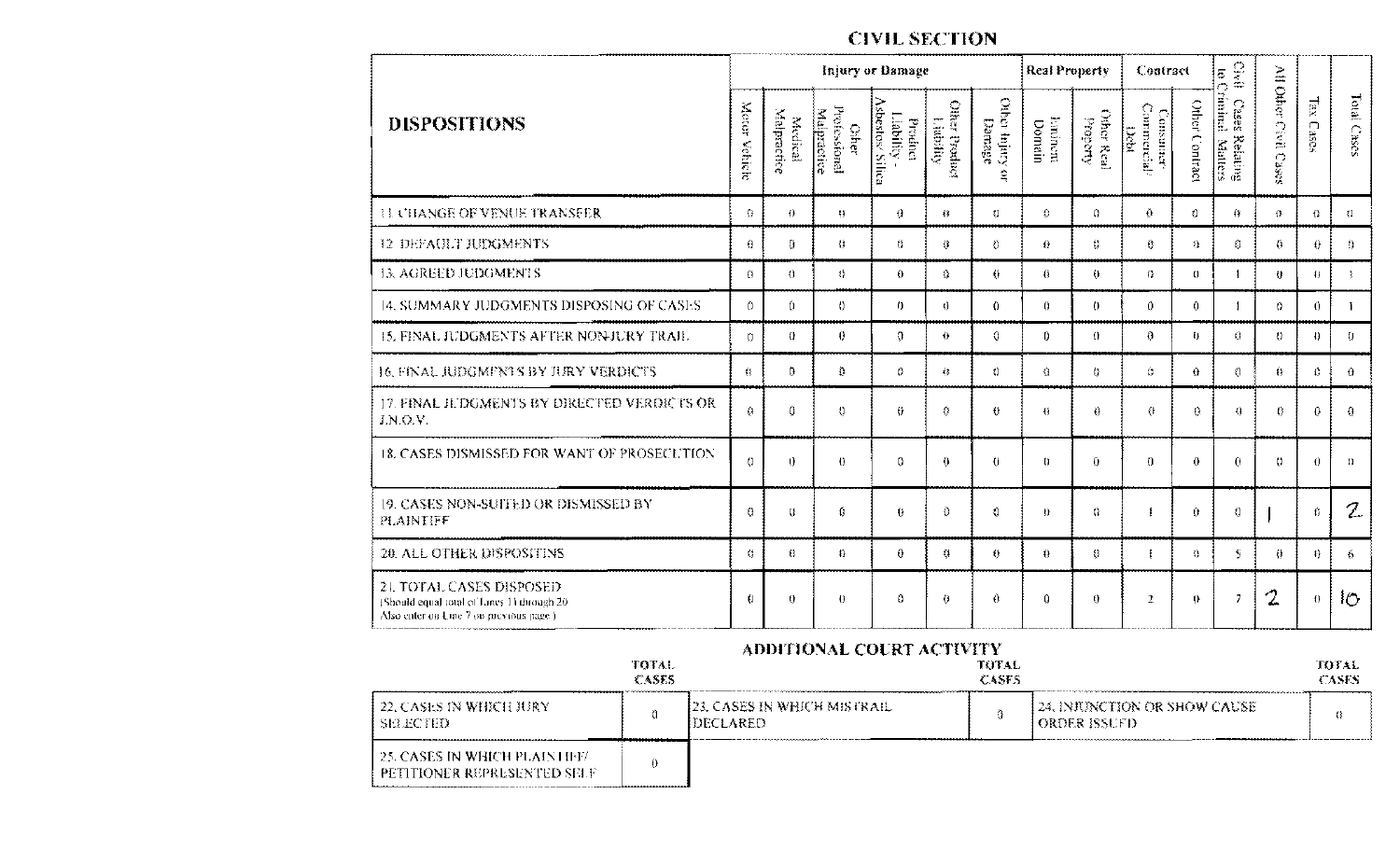HNOUS for CIVIL



|                 |                          |       |                          |                      |                   |                 | Relationship to                |
|-----------------|--------------------------|-------|--------------------------|----------------------|-------------------|-----------------|--------------------------------|
|                 | Court Name Name of Judge | Case# | <b>Style of the Case</b> | Bar Card #, if Atty. | Name of Appointee | Position apptd. | <b>Ward/decd.fil spokable)</b> |
| 1               |                          |       |                          |                      |                   |                 |                                |
| 2               |                          |       |                          |                      |                   |                 |                                |
| $\mathfrak{S}$  |                          |       |                          |                      |                   |                 |                                |
| 4               |                          |       |                          |                      |                   |                 |                                |
| 5               |                          |       |                          |                      |                   |                 |                                |
| 6               |                          |       |                          |                      |                   |                 |                                |
| $\mathcal{I}$   |                          |       |                          |                      |                   |                 |                                |
| 8               |                          |       |                          |                      |                   |                 |                                |
| 9               |                          |       |                          |                      |                   |                 |                                |
| $\overline{10}$ |                          |       |                          |                      |                   |                 |                                |
| 11              |                          |       |                          |                      |                   |                 |                                |
| 12              |                          |       |                          |                      |                   |                 |                                |
| $\overline{13}$ |                          |       |                          |                      |                   |                 |                                |
| 14              |                          |       |                          |                      |                   |                 |                                |
| $\overline{15}$ |                          |       |                          |                      |                   |                 |                                |
| $\overline{16}$ |                          |       |                          |                      |                   |                 |                                |
| $\overline{17}$ |                          |       |                          |                      |                   |                 |                                |
| $\overline{18}$ |                          |       |                          |                      |                   |                 |                                |
| 19              |                          |       |                          |                      |                   |                 |                                |
| 20              |                          |       |                          |                      |                   |                 |                                |
| 21              |                          |       |                          |                      |                   |                 |                                |
| 22              |                          |       |                          |                      |                   |                 |                                |
| 23              |                          |       |                          |                      |                   |                 |                                |
| $\overline{24}$ |                          |       |                          |                      |                   |                 |                                |
| 25              |                          |       |                          |                      |                   |                 |                                |
| $\overline{26}$ |                          |       |                          |                      |                   |                 |                                |
| 27              |                          |       |                          |                      |                   |                 |                                |
| $\overline{28}$ |                          |       |                          |                      |                   |                 |                                |
| 29              |                          |       |                          |                      |                   |                 |                                |
| 30              |                          |       |                          |                      |                   |                 |                                |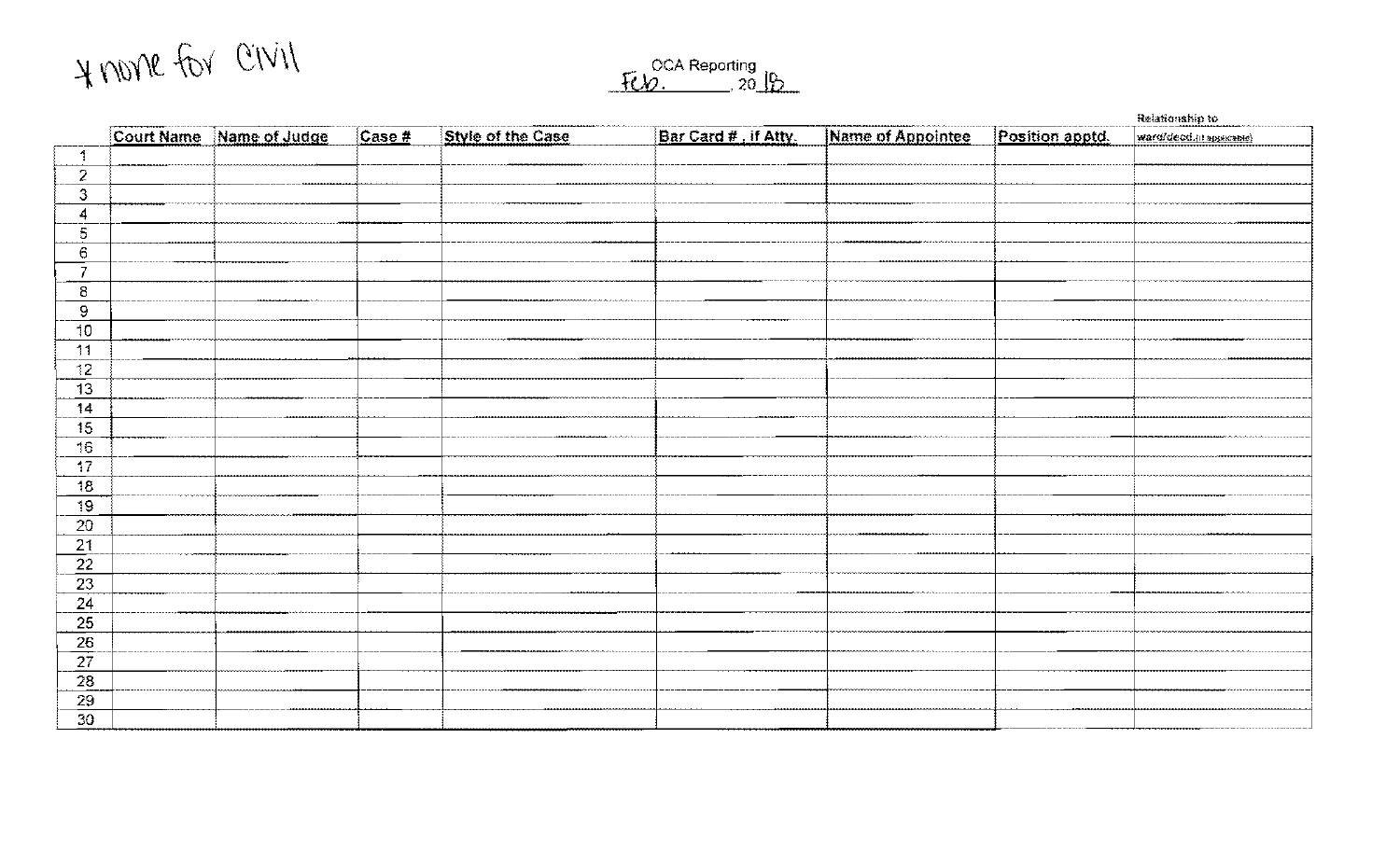|                 |                |               |        | If more than \$1,000,         | If more than \$1,000.        |  |  |
|-----------------|----------------|---------------|--------|-------------------------------|------------------------------|--|--|
|                 | Date of Apptmt | Source of Fee | Amount | <b>Number of Hours billed</b> | <b>Total Billed Expenses</b> |  |  |
| 1               |                |               |        |                               |                              |  |  |
|                 |                |               |        |                               |                              |  |  |
| $\frac{2}{3}$   |                |               |        |                               |                              |  |  |
| 4               |                |               |        |                               |                              |  |  |
| 5               |                |               |        |                               |                              |  |  |
| $\overline{6}$  |                |               |        |                               |                              |  |  |
| 7               |                |               |        |                               |                              |  |  |
| $\bf 8$         |                |               |        |                               |                              |  |  |
| $\overline{9}$  |                |               |        |                               |                              |  |  |
| 10              |                |               |        |                               |                              |  |  |
| $\overline{11}$ |                |               |        |                               |                              |  |  |
| 12              |                |               |        |                               |                              |  |  |
| $\overline{13}$ |                |               |        |                               |                              |  |  |
| 14              |                |               |        |                               |                              |  |  |
| $\overline{15}$ |                |               |        |                               |                              |  |  |
| $\overline{16}$ |                |               |        |                               |                              |  |  |
| $\overline{17}$ |                |               |        |                               |                              |  |  |
| 18              |                |               |        |                               |                              |  |  |
| $19$            |                |               |        |                               |                              |  |  |
| $20\,$          |                |               |        |                               |                              |  |  |
| $\overline{21}$ |                |               |        |                               |                              |  |  |
| $\overline{22}$ |                |               |        |                               |                              |  |  |
| $\overline{23}$ |                |               |        |                               |                              |  |  |
| $\overline{24}$ |                |               |        |                               |                              |  |  |
| $\overline{25}$ |                |               |        |                               |                              |  |  |
| $\overline{26}$ |                |               |        |                               |                              |  |  |
| 27              |                |               |        |                               |                              |  |  |
| 28              |                |               |        |                               |                              |  |  |
| 29              |                |               |        |                               |                              |  |  |
| $\overline{30}$ |                |               |        |                               |                              |  |  |
|                 |                |               |        |                               |                              |  |  |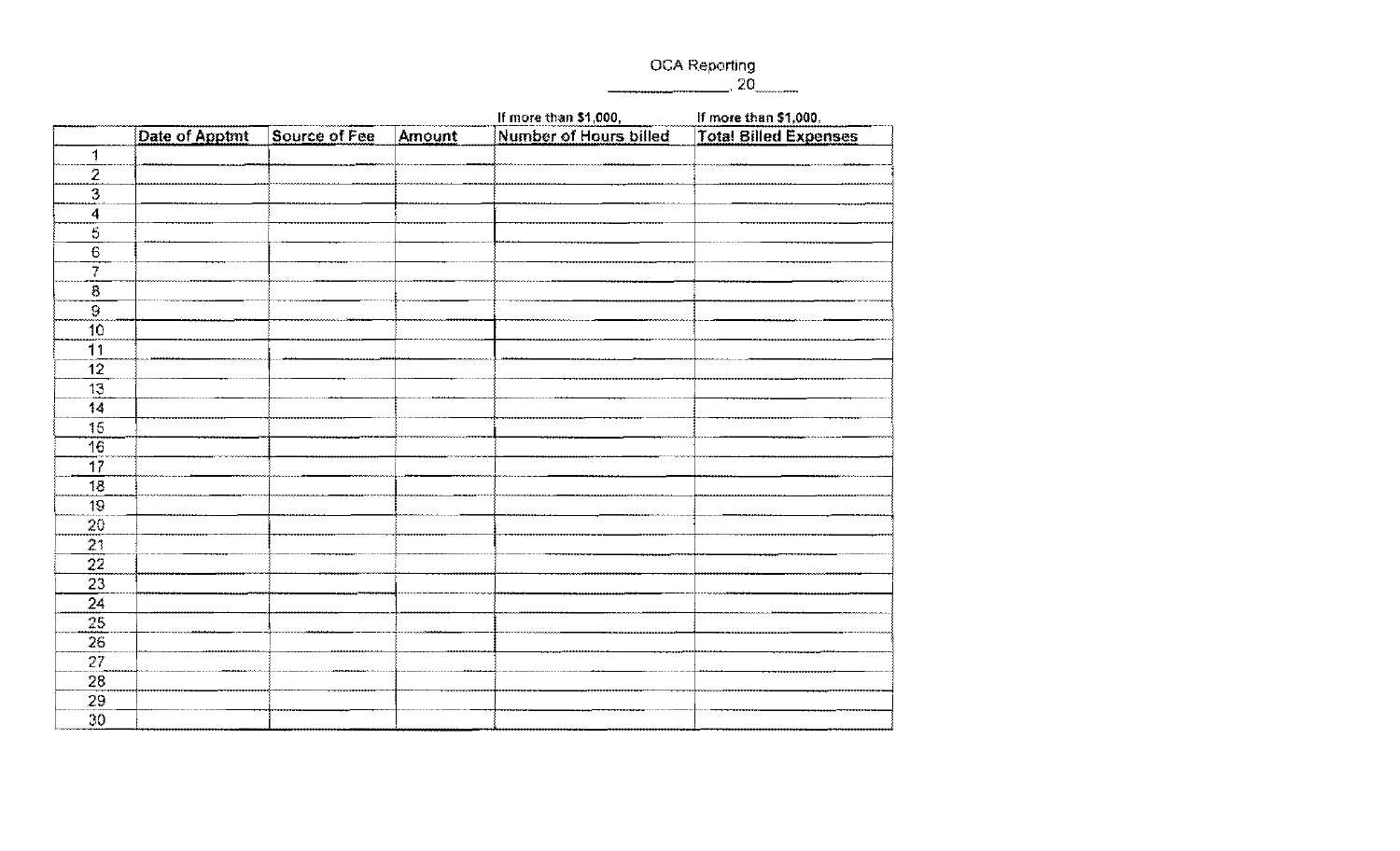## PROBATE AND GUARDIANSHIP SECTION

**Contract** 



|                                                                            |                                             | <b>DECEDENTS' ESTATES</b>                 |                                                  |                  | <b>GUARDIANSHIPS</b>                         |           |                                       |
|----------------------------------------------------------------------------|---------------------------------------------|-------------------------------------------|--------------------------------------------------|------------------|----------------------------------------------|-----------|---------------------------------------|
| <b>CASES ON DOCKET</b>                                                     | <b>INDEPENDENT</b><br><b>ADMINISTRATION</b> | <b>DEPENDENT</b><br><b>ADMINISTRATION</b> | ALL OTHER<br><b>ESTATE</b><br><b>PROCLEDINGS</b> | MINOR            | <b>ADULT</b>                                 | ALL OTHER | TOTAL                                 |
| <b>L NEW CASES, APPLICATIONS OR</b><br>WILL/GUARDIANSHIP CONTESTS<br>FILED | $12\,$                                      | $\pmb{\theta}$                            | $\Omega$                                         | ♦                | Ŧ                                            | 0         | 13                                    |
| 2. OTHER CASES ADDED                                                       |                                             |                                           |                                                  |                  |                                              |           |                                       |
| a. Ancillary Cases                                                         | Ű                                           | $\pmb{\Omega}$                            | $\mathbb O$                                      | O.               | O.                                           | 0         | $\mathbf Q$                           |
| b. All Other Matters                                                       | $\mathbf{0}$                                | $\mathbf 0$                               | $\Omega$                                         | ₿                | 0                                            | ♦         | $\Omega$                              |
| 3. INVENTORIES FILED                                                       | 10                                          | $\mathbb{I}$                              |                                                  | $\bullet$        | $\pmb{\theta}$                               |           | $\begin{array}{c} 1 \\ 1 \end{array}$ |
| 4. GUARDIANSHIP OF PERSON<br>REPORTS FILED                                 | 白玉屋町                                        |                                           |                                                  | $\pmb{0}$        | $\overline{\gamma}$                          |           | 7                                     |
| 5. ANNUAL OR FINAL ACCOUNTS<br><b>FILED</b>                                | 1d Au                                       | 0                                         |                                                  | $\bullet$        | $\mathbf{f}$                                 |           | $\overline{\phantom{a}}$              |
|                                                                            |                                             | <b>ADDITIONAL INFORMATION</b>             |                                                  |                  |                                              |           | <b>TOTAL</b>                          |
| 6. GUARDIANSHIPS                                                           | <b>TOTAL</b>                                |                                           | <b>TOTAL</b>                                     |                  | 7. SEC. 683 INVESTIGATIONS                   |           | 0                                     |
| a. Dismissed or Denied                                                     | 0                                           | c. Closed                                 | $\theta$                                         |                  | 8 CHAPT. 48 REMOVALS                         |           | $\overline{O}$                        |
| b. Granted                                                                 | $\mathbf{I}$                                | d. Active                                 | 592                                              | 9. HEARINGS HELD |                                              |           | $\mathbf{H}$                          |
|                                                                            |                                             |                                           |                                                  |                  | 10. PLAINTIFF/PETITIONER<br>REPRESENTED SELF |           | $\bullet$                             |

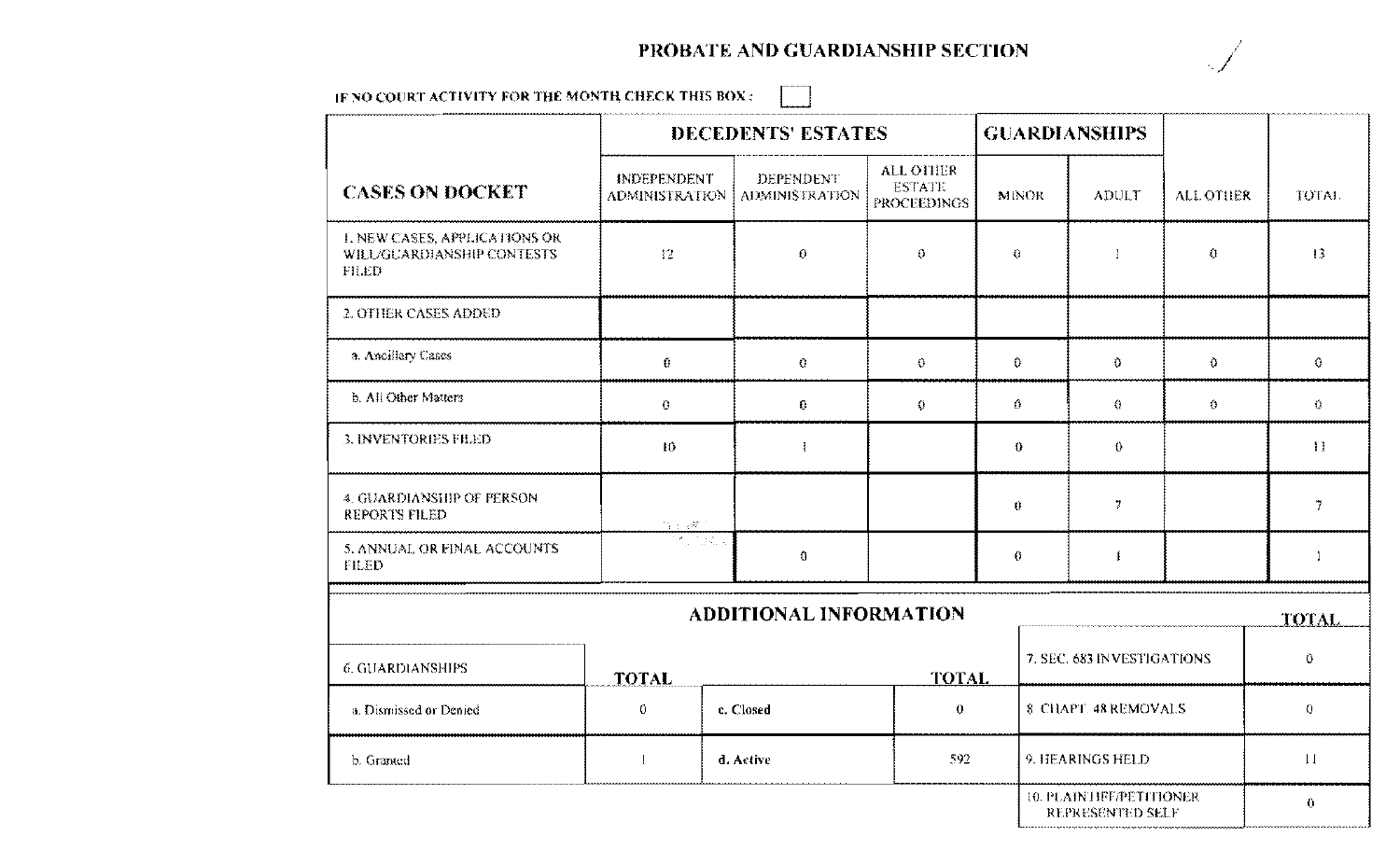# Pebruary 2018

 $\mathbf{v}$ 

 $\mathcal{S}_{\mathbf{t}}^{\mathcal{S}}$ 

 $\hat{\phantom{a}}$ 

|                 |                       |                        |  |                            |                  | нечаловано то              |
|-----------------|-----------------------|------------------------|--|----------------------------|------------------|----------------------------|
|                 | <b>Court Name</b>     | Name of Judge          |  | Name of Appointee          | Position apptd.  | ward/decd.(if applicable)  |
|                 | . A C L               | Eric Berg<br>Eric Berg |  | Adrianne Vincik   Ad Litem |                  | $\pm$ 1.0 $\pm$            |
| $\overline{2}$  | $\overline{\rho_{C}}$ |                        |  | Adrianne Vincik Art Liter  |                  | $\mu_{\rm max}$            |
| $\mathfrak{Z}$  | $\ell \in \ell$       | Eric Bord              |  | Feach Coural               | $Act$ <i>Hem</i> | $\mathcal{M}_{\text{max}}$ |
| 4               |                       |                        |  |                            |                  |                            |
| 5               |                       |                        |  |                            |                  |                            |
| 6               |                       |                        |  |                            |                  |                            |
| $\overline{7}$  |                       |                        |  |                            |                  |                            |
| $\bf 8$         |                       |                        |  |                            |                  |                            |
| 9               |                       |                        |  |                            |                  |                            |
| 10              |                       |                        |  |                            |                  |                            |
| 11              |                       |                        |  |                            |                  |                            |
| 12              |                       |                        |  |                            |                  |                            |
| 13 <sup>°</sup> |                       |                        |  |                            |                  |                            |
| $\overline{14}$ |                       |                        |  |                            |                  |                            |
| 15              |                       |                        |  |                            |                  |                            |
| 16              |                       |                        |  |                            |                  |                            |
| $\overline{17}$ |                       |                        |  |                            |                  |                            |
| 18              |                       |                        |  |                            |                  |                            |
| 19              |                       |                        |  |                            |                  |                            |
| 20              |                       |                        |  |                            |                  |                            |
| 21              |                       |                        |  |                            |                  |                            |
| 22              |                       |                        |  |                            |                  |                            |
| 23              |                       |                        |  |                            |                  |                            |
| 24              |                       |                        |  |                            |                  |                            |
| $\overline{25}$ |                       |                        |  |                            |                  |                            |
| 26              |                       |                        |  |                            |                  |                            |
| 27              |                       |                        |  |                            |                  |                            |
| 28              |                       |                        |  |                            |                  |                            |
| 29              |                       |                        |  |                            |                  |                            |
| 30              |                       |                        |  |                            |                  |                            |

Delationship of